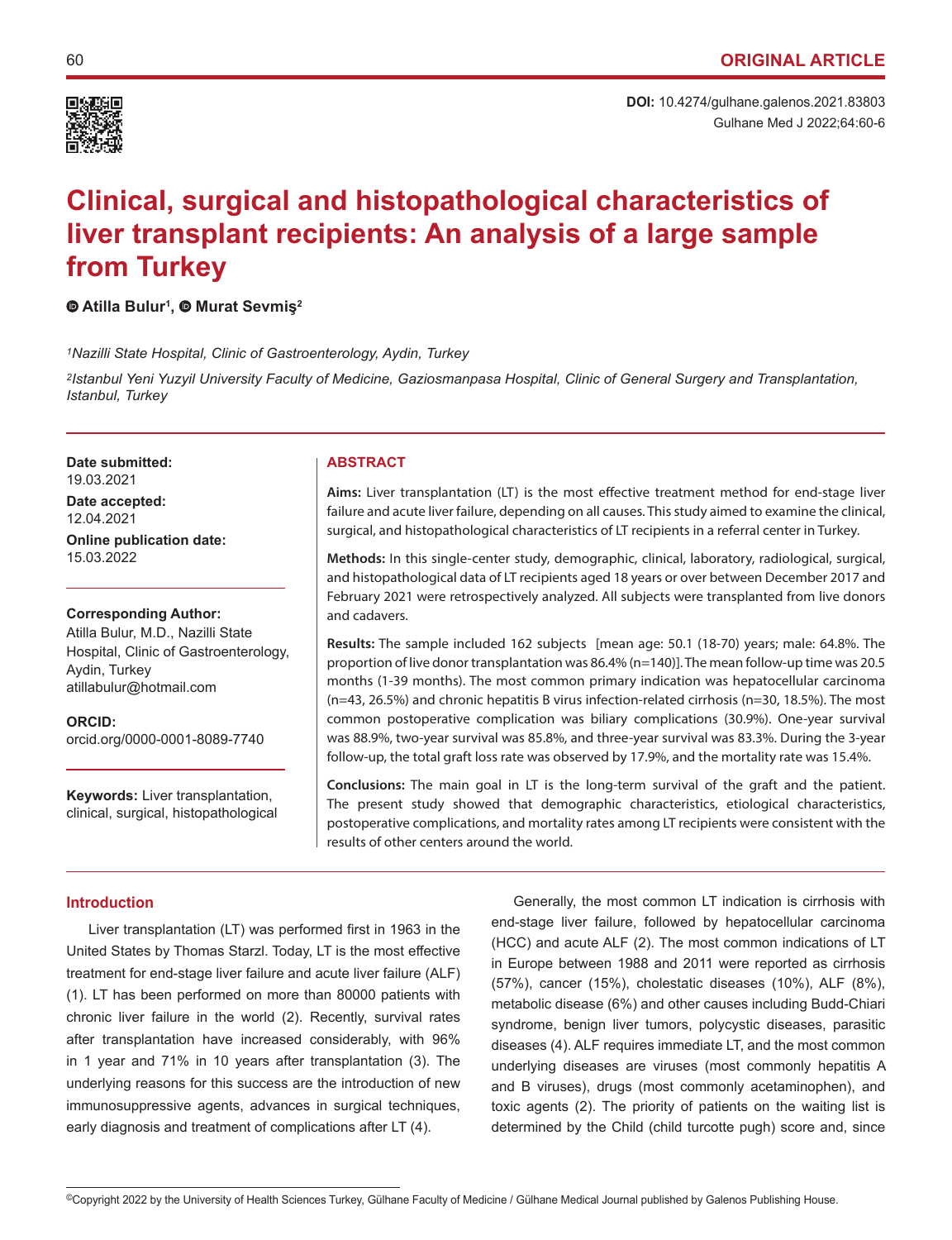2002, the model of end-stage liver disease (MELD) scoring system (2). Patients with end-stage liver failure with a MELD score of 15 and above are recommended to be included in the transplantation list, while the risk of death of patients with a score above 30 and the risk of morbidity and mortality that will increase after transplantation should be taken into consideration (5,6).

In addition to numerous advances in surgical techniques, recipient selection and donor management, organ preservation, perioperative anesthesia, advances in postoperative care and effective immunosuppressive treatments increase long-term survival success after transplantation (7). The immunosuppressive treatment regimen typically consists of a calcineurin inhibitor (cyclosporine or tacrolimus), an antimetabolite (azathioprine or mycophenolate), corticosteroids, sirolimus, and everolimus (8,9). Despite the effective immunosuppressive treatment and advances in surgical techniques in LT, postoperative complications are still an important issue. Infections, acute rejections, vascular and biliary tract pathologies continue to be the most important complications in the early postoperative period (10,11). Development of de novo malignancies, new cardiovascular events, and recurrence of primary disease are important causes of long-term graft loss and mortality (12,13).

The characteristics of LT recipients in Turkey have been reported in relatively small samples, and mostly from nonreferral centers. Therefore, the current study aimed to examine the clinical, surgical, and histopathological findings of donor and cadaver-derived LT.

### **Methods**

This was a single-center, retrospective study that included LT recipients who underwent surgery at Istanbul Yeni Yuzyil University, Faculty of Medicine, Gaziosmanpasa Hospital, department of general surgery and transplantation clinic between December 2017 and February 2021. Included patients were adults over the age of 18 who underwent LT for the first time from live donors or cadavers. Younger patients and those who were admitted for a repeat LT for any cause were excluded. The study protocol was approved by the Clinical Research Ethics Committee of Istanbul Yeni Yuzyil University (protocol date and number: 13.08.2020/033).

Data were obtained using electronic medical records. Age, gender, height, weight, body mass index (BMI), blood type, child score, MELD (model of end-stage liver disease) score (calculated with a mathematical formula via internet application), medical history, and underlying diseases for transplantation indication were determined. The date, timing, and duration of surgery, blood products used, and perioperative complications were recorded. Early postoperative intensive care requirement, need for mechanical ventilation, and length

of hospital stay was obtained. Follow-up data at the outpatient clinic that included laboratory, radiological, histopathological (biopsy performed before and after the operation, macroscopic and histopathological examination of hepatectomy materials), medical, and surgical treatments, complications, and mortality were recorded using the patient records.

The same surgery team performed the operations of the patients included in the current study, and the same gastroenterology team performed follow-up.

#### **Statistical Analysis**

The Statistical Package for the Social Sciences Statistics for Windows, version 25 (Armonk, NY: IBM Corp., 2017) and MedCalc statistics package program were used for data evaluation. Descriptive statistics of categorical variables are presented as numbers and percentages. Scale variables are presented as mean±standard deviation for normally distributed variables and as median (minimum-maximum) for non-normally distributed variables.

### **Results**

The study sample included 162 subjects [mean age: 50.1 (18-70) years; male: 64.8%]. The mean age of men and women was 51.8 years and 47.1 years, respectively. The mean height measured before transplantation was 165.6 cm, the mean weight was 73.7 kg, and the mean BMI was 26.9 (Table 1). The blood type groups, Child score, MELD score, and other preoperative findings are summarized in Table 1.

The etiology of the transplantation was chronic Hepatitis B virus (HBV) infection-related cirrhosis in 30 patients (18.5 %), cryptogenic liver cirrhosis in 27 patients (16.7%), geneticmetabolic liver diseases (autoimmune hepatitis, Wilson's disease, primary sclerosing cholangitis, primary biliary cholangitis, hemochromatosis, sickle cell anemia) in 25 patients (15.4%), cirrhosis linked to non-alcoholic steatohepatitis (NASH) in 21 patients (13.0%), alcohol-related cirrhosis in 19 patients (11.7%), and ALF in 5 patients (3.0%) (Table 2). The number of patients transplanted with the diagnosis of HCC was 43 (26.5% of all transplants), and the most common underlying cause in these patients was chronic HBV infection (Table 3).

Living donor LT and cadaveric LT were performed in 140 (86.4%) and 22 (13.6%) patients, respectively. Four (9.3% of all HCC) of HCC patients underwent transarterial chemoembolization, 1 patient (2.3% of all HCC) underwent radiofrequency ablation, and 1 patient had liver resection preoperatively. Perioperative and early postoperative evaluation showed a mean operation time of 6 h and 7 min, 4 units of erythrocyte suspension, 2.5 units of frozen plasma suspension, and 0.3 units of platelet suspension requirement. The number of days of intensive care after the operation was 2.1 days, and the length of hospital stay was 17.3 days. Twenty (12.3%) needed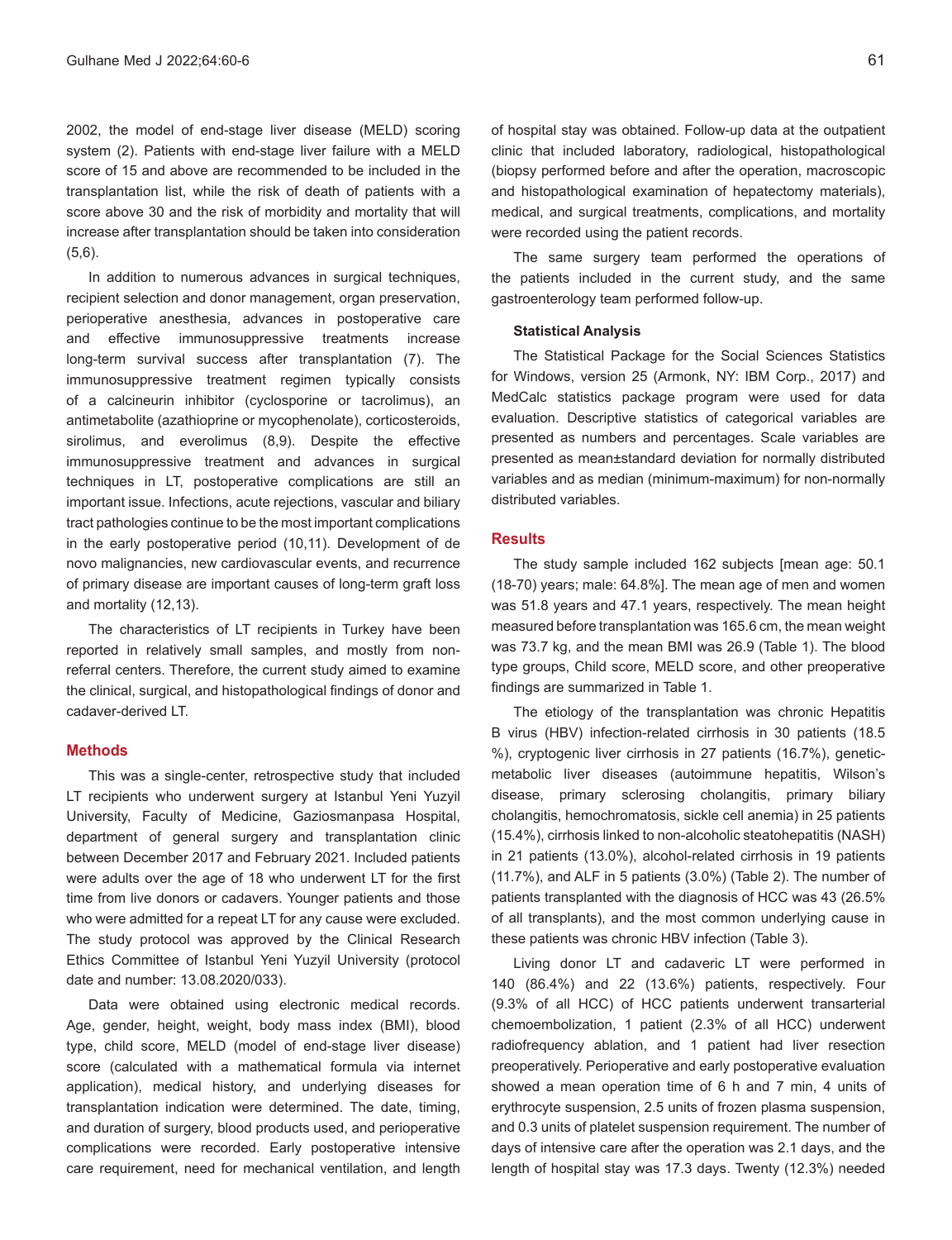mechanical ventilation in the intensive care unit during a mean of 1.8 days.

The most common perioperatively postoperative surgical complications were bile duct complications [primarily bile leaks and strictures: 22 (13.6%) and 20 (12.4%), respectively, and vascular complications: primarily portal vein thrombosis, hepatic artery thrombosis; 6 (3.7%) and 4 (2.5%), respectively]. The most common late complications were intraabdominal bleeding and complications requiring intraabdominal surgery [ileus, colon perforation, duodenal perforation; 1 (0.6%), 1 (0.6%), 1 (0.6%), respectively]. Delirium in 11 (6.8%) and epileptic seizures in 3 (1.9%) were the other complications.

Following surgery, immunosuppressive treatment was started with corticosteroids, tacrolimus, and mycophenolate mofetil in all patients. Antithymocyte globulin therapy was administered to 3 (1.9%) patients with early signs of acute rejection. Perioperative/early postoperative and postoperative/ late postoperative operational complications are summarized in Table 4.

The mean follow-up period (transplant age) was 20.49 months (1-39 months). Graft loss developed in 29 (17.9%) patients and mortality occurred in 25 (86.2%) of them. Time to graft loss was 207.9 (1-950) days, and time to mortality time was 195.56 (3-950) days. Two (6.9%) patients developed chronic

| Table 1. Preoperative characteristics                                                   |              |                  |  |  |
|-----------------------------------------------------------------------------------------|--------------|------------------|--|--|
| Age, years, mean (min.-max.)                                                            |              | 50.1 (18-70)     |  |  |
| Gender, n (%)                                                                           | <b>Male</b>  | 105(64.8)        |  |  |
|                                                                                         | Female       | 57(35.2)         |  |  |
| Donor, n (%)                                                                            | Cadaver      | 140 (86.4)       |  |  |
|                                                                                         | Living       | 22(13.6)         |  |  |
| Child classification, n (%)                                                             | Child A:     | 11 $(7.1\%)$ ,   |  |  |
|                                                                                         | Child B:     | 108 (70.1%)      |  |  |
|                                                                                         | Child C:     | 35(22.7%)        |  |  |
| MELD score, mean (min.-max.)                                                            |              | $16.3(8-35)$     |  |  |
| Body mass index, mean (min.-max.)                                                       |              | 26.9 (16.5-37.6) |  |  |
| Blood group, n (%)                                                                      | $\mathsf{A}$ | 66 (40.7)        |  |  |
|                                                                                         | B            | 32(19.8)         |  |  |
|                                                                                         | AB           | 17(10.5)         |  |  |
|                                                                                         | $\circ$      | 47(29.0)         |  |  |
| Min mou : Minimum movimum CD: Ctondord doviotion MELD: Model of and otogo liver diogram |              |                  |  |  |

Min.-max.: Minimum-maximum, SD: Standard deviation, MELD: Model of end-stage liver disease

| Table 2. Primary etiological diseases    |                                |           |  |  |
|------------------------------------------|--------------------------------|-----------|--|--|
|                                          | <b>Hepatitis B virus</b>       | 30(18.5)  |  |  |
| Chronic viral hepatitis, n (%)           | Hepatitis D virus              | 6(3.7)    |  |  |
|                                          | <b>Hepatitis C virus</b>       | 4(2.5)    |  |  |
|                                          | <b>Toxic hepatitis</b>         | 2(1.2)    |  |  |
| Acute liver failure, n (%)               | Wilson's disease               | 2(1.2)    |  |  |
|                                          | Hepatitis B virus              | 1(0.6)    |  |  |
|                                          | Autoimmune hepatitis           | 10(6.2)   |  |  |
|                                          | Wilson's disease               | 7(4.3)    |  |  |
| Genetics-metabolic liver diseases, n (%) | Primary sclerosing cholangitis | 4(2.5)    |  |  |
|                                          | Primary biliary cirrhosis      | 2(1.2)    |  |  |
|                                          | <b>Hemochromatosis</b>         | 1(0.6)    |  |  |
|                                          | Sickle cell anemia             | 1(0.6)    |  |  |
|                                          | Acute rejection                | 3(1.9)    |  |  |
| Transplant due to rejection, n (%)       | Chronic rejection              | 3(1.9)    |  |  |
|                                          | Primer non function            | 2(1.2)    |  |  |
| Cryptogenic cirrhosis, n (%)             |                                | 27(16.7)  |  |  |
| Nonalcoholic steatohepatitis, n (%)      |                                | 21(13.0)  |  |  |
| Alcoholic cirrhosis, n (%)               |                                | 19 (11.7) |  |  |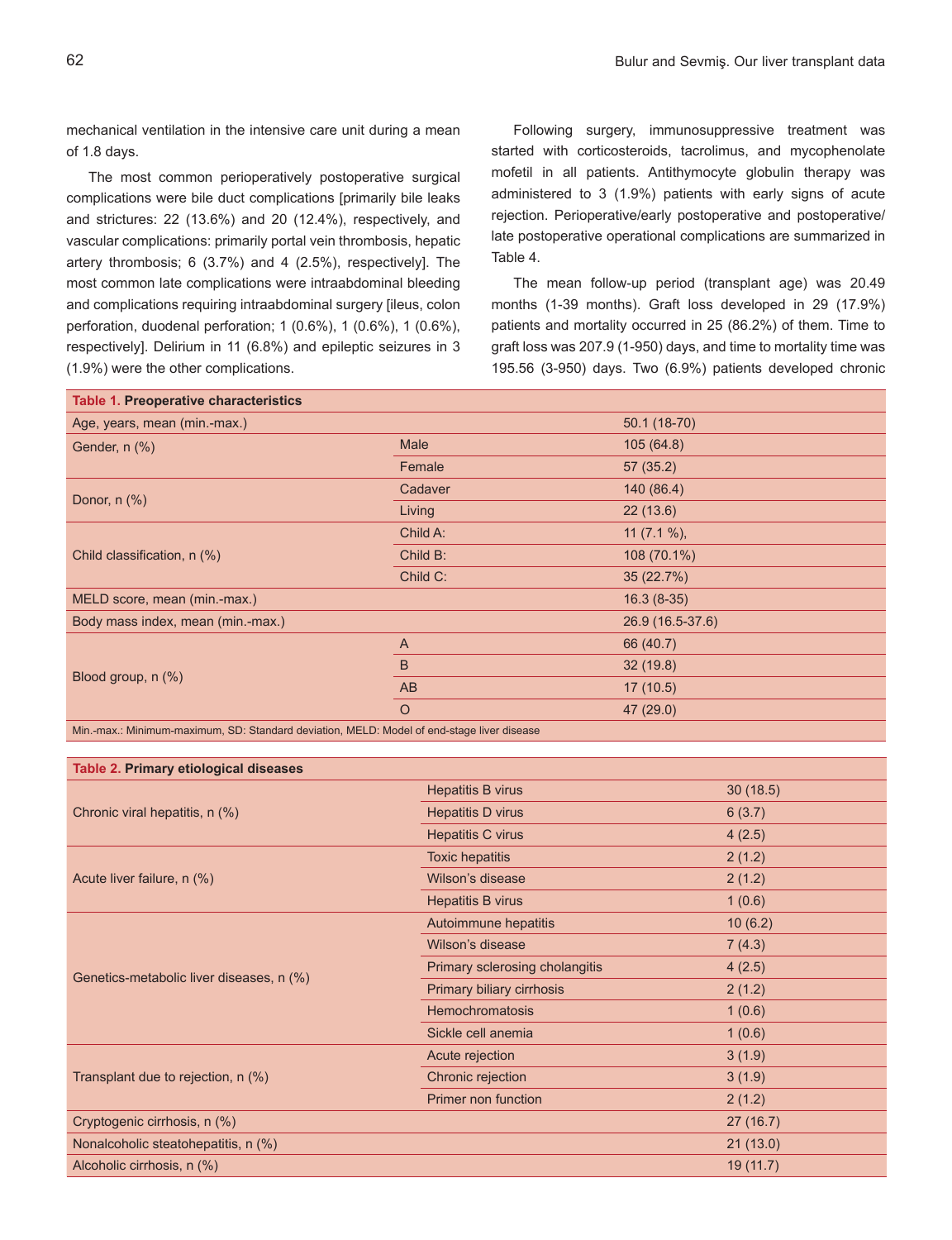rejection, 1 (3.5%) patient had primary non-function, 1 (3.5%) patient had delayed graft dysfunction who underwent a second LT (patients with repeat LT history were excluded, please see what you describe above!). Mortality developed in the first year after transplantation in 18 (11.1%), in the second year in 5 (3.1%), in the third year in 2 (1.2%) patients. One-year survival was 88.9%, two-year survival was 85.8%, and three-year survival was 83.3%. Mortality was linked to sepsis in 14 (48.3%) patients, pneumonia in 6 (20.7%) patients, acute myocardial infarction (AMI) in 2 (6.9%) patients, primary non-function in 2 (6.9%) patients, and 1 (3.5%) patient acute respiratory distress syndrome (ARDS) due to Severe acute respiratory syndrome Coronavirus-2 virus (COVID-19) infection that develops one year after transplantation.

COVID-19 infection was not observed in any patient preoperatively or early after the operation. Seven (4.3%) patients were diagnosed with COVID-19 infection at least 4 months after the operation. One (0.6%) of these patients died due to ARDS, and the other patients were discharged home (Table 5).

#### **Discussion**

LT is the most effective treatment method in ALF and endstage liver failure. An earlier analysis showed approximately 64000 LTs were performed in Europe from 1988 to 2009, and the most common cause was cirrhosis due to alcoholic liver cirrhosis, HCC, and viral hepatitis (13). The 5-year and 10-year survival were reported as 72% and 62%, respectively (13). Transplants due to cirrhosis associated with viral hepatitis have also shown a gradual increase (13).

Today, with improved immunosuppressive treatments, surgical techniques, perioperative and intensive care management 1-year survival has exceeded 90% in more experienced transplantation centers (10,11,14-16). Survival after cadaveric LT was reported as 91.4%, 82.5%, and 74.7% at 1, 5, and 10 years, respectively, by different authors previously

| Table 3. Underlying etiological diseases of liver transplant patients due to hepatocellular carcinoma |          |  |  |  |
|-------------------------------------------------------------------------------------------------------|----------|--|--|--|
| Hepatitis B virus                                                                                     | 19(44.2) |  |  |  |
| Hepatitis D virus                                                                                     | 2(4.7)   |  |  |  |
| Hepatitis C virus                                                                                     | 1(2.3)   |  |  |  |
|                                                                                                       | 8(18.6)  |  |  |  |
|                                                                                                       | 7(16.3)  |  |  |  |
|                                                                                                       | 6(14.0)  |  |  |  |
|                                                                                                       |          |  |  |  |

#### **Table 4. Perioperative/early postoperative and postoperative/late surgical complications**

| Perioperative/early postoperative<br>complications, n (%) |                                            | Hepatic artery thrombosis | 4(2.5)   |
|-----------------------------------------------------------|--------------------------------------------|---------------------------|----------|
|                                                           | Arterial complications                     | Hepatic artery dissection | 2(1.2)   |
|                                                           | Venous complications                       | Portal vein thrombosis    | 6(3.7)   |
|                                                           |                                            | Vena cava stenosis        | 1(0.6)   |
|                                                           | Bile duct and anastomosis<br>complications | Leakage                   | 22(13.6) |
|                                                           |                                            | <b>Stenosis</b>           | 20(12.4) |
|                                                           |                                            | Leakage+stenosis          | 8(4.9)   |
|                                                           | Neurological complications                 | Brachial plexus injury    | 1(0.6)   |
|                                                           | <b>Hepatobiliary bleeding</b>              |                           | 4(2.5)   |
|                                                           | Gastrointestinal system bleeding           |                           | 4(2.5)   |
|                                                           | Intracranial bleeding                      |                           | 2(1.2)   |
|                                                           | <b>Bile peritonitis</b>                    |                           | 2(1.2)   |
|                                                           | <b>Wound infection</b>                     |                           | 1(0.6)   |
| Postoperative/late complications, n (%)                   | Intra-abdominal abscess                    |                           | 1(0.6)   |
|                                                           | Incisional hernia                          |                           | 1(0.6)   |
|                                                           | <b>Pleural effusion</b>                    |                           | 1(0.6)   |
|                                                           | <b>Ileus</b>                               |                           | 1(0.6)   |
|                                                           | Colon perforation                          |                           | 1(0.6)   |
|                                                           | Duodenal perforation                       |                           | 1(0.6)   |
|                                                           | Scrotal Fournier gangrene                  |                           | 1(0.6)   |
|                                                           | Acute appendicitis                         |                           | 1(0.6)   |
|                                                           |                                            |                           |          |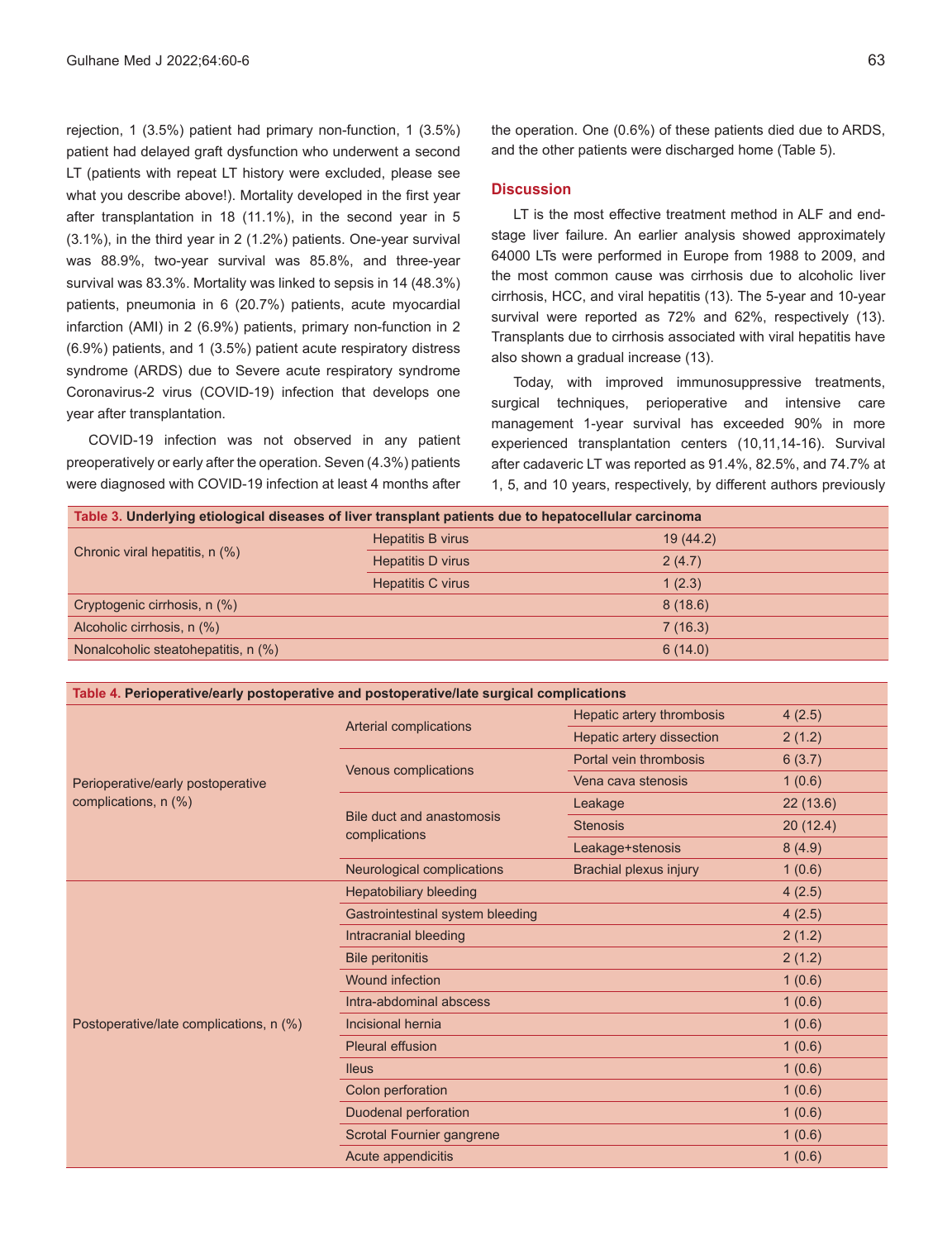| Table 5. Causes of graft losses                                                 |                             |          |
|---------------------------------------------------------------------------------|-----------------------------|----------|
| Graft losses causing mortality, n (%)                                           | <b>Sepsis</b>               | 14(48.3) |
|                                                                                 | Pneumonia                   | 6(20.7)  |
|                                                                                 | Acute myocardial infarction | 2(6.9)   |
|                                                                                 | Primary non-function        | 2(6.9)   |
|                                                                                 | COVID-19 associated ARDS    | 1(3.5)   |
|                                                                                 | Chronic rejection           | 2(6.9)   |
| Graft losses with retransplantation without mortality, n (%)                    | Primary non-function        | 1(3.5)   |
|                                                                                 | Delayed graft dysfunction   | 1(3.5)   |
| ARDS: Acute respiratory distress syndrome, COVID-19: SARS-CoV-2 virus infection |                             |          |

(10). In our study, 1-year survival was 88.9%, 2-year survival was 85.8%, and 3-year survival was 83.3%, which is close to the literature. In a similar study in Turkey, the mortality rate was 25.5% during the follow-up period, more than half of mortality occurred in the first 3 months, and approximately 20% were lost during operation (16). In our study, no mortality developed during the operation, our mortality rate was 15.4% during the follow-up period.

In the literature, the most common etiological causes of LT are end-stage hepatic failure due to viral hepatitis, alcoholinduced cirrhosis, and HCC (2). Yaprak et al. (16) reported that the most common etiological causes in patients who underwent LT were chronic HBV/HDV, chronic HCV, primary biliary cholangitis/primary sclerosing cholangitis, and cryptogenic cirrhosis, respectively. In our study, the most common etiological causes were consistent with that earlier study.

Postoperative complications are still an important issue in LT recipients. Biliary complications are the most common, having been reported in 5-32% of recipients (17). Biliary complications are one of the most important causes of chronic graft rejection in the long term (18). Strictures and leaks in the bile ducts or anastomosis area are the most common issues (16-22). Some studies have suggested that the main risk factor is the type of biliary reconstruction, but the complication rate of the Roux-en-Y technique is similar to choledocholedocostomy (23). The ductto-duct anastomosis of the common bile duct has the advantage of easy access to the bile system and preservation of the Oddi sphincter, which prevents reflux to the bile duct (23-25). In the current study, biliary complications were observed in 3 patients (21.4%) who underwent Roux-en-Y choledocojejunostomy, while 47 (31.8%) patients who underwent canal-to-duct had biliary complications. Pfitzmann et al. (10) reported the rate of postoperative biliary complication rate as 24.3%. Another large study reported 17.8% biliary complications, and the cumulative incidence after 1, 3, and 5 years after LT was 12.9%, 18.2%, and 20.2%, respectively (20). In the current study, the biliary complication rate was 30.9%, and bile duct leakage and stenosis in the biliary tract were the most common, consistent with the literature.

Postoperative vascular complications are frequently reported in the literature. While hepatic artery thrombosis, one of the early surgical complications after transplantation, is observed in 1-7% of the recipients, it may cause graft dysfunction by 27.4% within 5 years (26). Among the venous complications, portal vein thrombus has been reported at a rate of 2.1-26% and inferior vena cava anastomotic stenosis at a rate of 1-6% (27,28). The arterial complication rate was reported as 11.4% (10). In a sample from Turkey, hepatic artery thrombus was found in 1% and portal vein thrombus in 1.5% of the recipients (16). In the current study, the most common vascular pathologies were portal vein thrombus (3.70%) and hepatic artery thrombus (2.47%), slightly higher than the previous study. Bacterial pathogens are the most common causes of infection after liver transplantation, the highest incidence occurs during the first month after LT, viral infections are more common after 3 months, and fungal infections are less common following LT (29). At least one case of biopsy-proven acute rejection was reported in 16-27% of patients who underwent live donor LT (30-35). In our study, acute and chronic rejection was detected in 3 (1.8%) patients after LT, markedly lower than the previous reports.

The incidence of acute and chronic rejection has decreased with the improvement of immunosuppression regimens in LT recipients. Acute cellular rejection occurs in 15-25% of liver transplant recipients with tacrolimus-based immunosuppression regimens and is usually resolved with steroids in the majority (36). Another major issue after LT is the recurrence of the primary disease. While congenital anatomical diseases do not recur, other causes like HBV and HCV infection, primary biliary cholangitis, primary sclerosing cholangitis, autoimmune hepatitis, hemochromatosis, NASH, alcohol-induced liver disease, and HCC can recur after LT and cause graft loss (37,38). In the current study, primary disease recurrence was roughly 10% in HCC patients with background HBV.

In a previous study from Turkey, sepsis, pneumonia, and acute renal failure were the main causes of mortality, whereas prolonged biliary complications, HCC recurrence, preoperative death, sepsis, early graft loss, and intraabdominal bleeding were linked to mortality in another country (16). The most common cause of mortality in the current study was sepsis, pneumonia,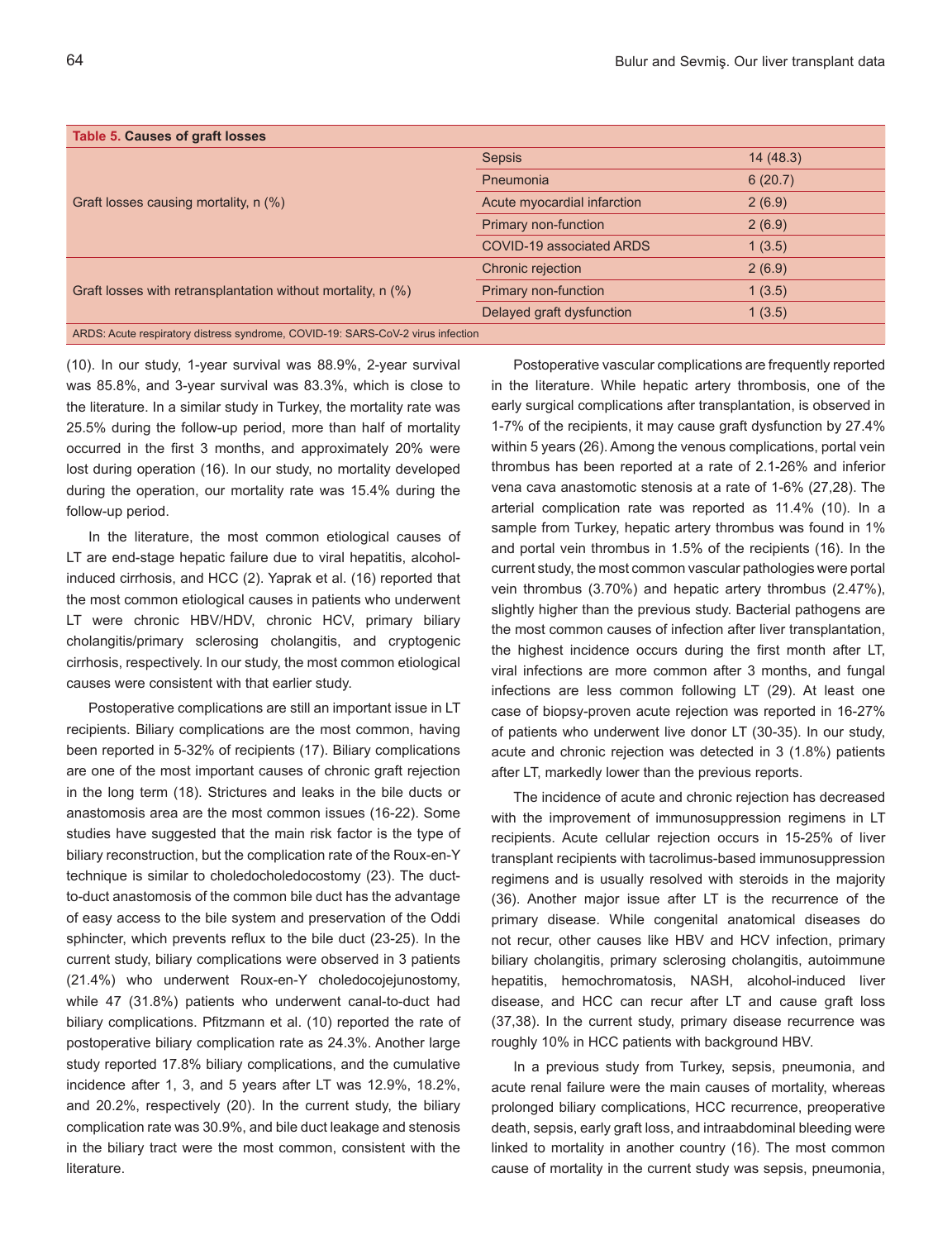AMI, and primary non-function, showing differences from other international centers.

The limitations of the current study are its retrospective design and single-center involvement. Nonetheless, the large sample size is a strength concerning the previous reports from Turkey.

#### **Conclusion**

This study showed a considerable number of LTs can be made from both living donors and cadavers, and age, gender, underlying diseases, follow-up periods, postoperative complications, and mortality rate were comparable to the studies conducted in Turkey and the world.

#### **Ethics**

**Ethics Committee Approval:** The study was approved by the Clinical Research Ethics Committee of Istanbul Yeni Yuzyil University (protocol date and number: 13.08.2020/033).

**Informed Consent:** Retrospective study.

**Peer-review:** Externally peer-reviewed.

#### **Authorship Contributions**

Concept: A.B., Design: A.B., Data Collection or Processing: A.B., M.S., Analysis or Interpretation: A.B., M.S., Literature Search: A.B., M.S., Writing: A.B.

**Conflict of Interest:** No conflict of interest was declared by the authors.

**Financial Disclosure:** The authors declared that this study received no financial support.

#### **References**

- 1. Starzl TE, Marchioro TL, Porter KA, Brettschneider L. Homotransplantation of the liver. Transplantation. 1967;5:790- 803.
- 2. European Association for the Study of the Liver. EASL Clinical Practice Guidelines: Liver transplantation. J Hepatol. 2016;64:433-485.
- 3. Adam R, Karam V, Delvart V, et al. Evolution of indications and results of liver transplantation in Europe. A report from the European Liver Transplant Registry (ELTR). J Hepatol. 2012;57:675-688.
- 4. Dutkowski P, De Rougemont O, Müllhaupt B, Clavien PA. Current and future trends in liver transplantation in Europe. Gastroenterology. 2010;138:802-9.e94.
- 5. Wiesner R, Edwards E, Freeman R, et al. Model for end-stage liver disease (MELD) and allocation of donor livers. Gastroenterology. 2003;124:91-96.
- 6. Habib S, Berk B, Chang CC, et al. MELD and prediction of post-liver transplantation survival. Liver Transpl. 2006;12:440- 447.
- 7. Benten D, Staufer K, Sterneck M. Orthotopic liver transplantation and what to do during follow-up: recommendations for the

practitioner. Nat Clin Pract Gastroenterol Hepatol. 2009;6:23- 36.

- 8. McGuire BM, Rosenthal P, Brown CC, et al. Long-term management of the liver transplant patient: recommendations for the primary care doctor. Am J Transplant. 2009;9:1988- 2003.
- 9. Varotti G, Grazi GL, Vetrone G, et al. Causes of early acute graft failure after liver transplantation: analysis of a 17-year single-centre experience. Clin Transplant. 2005;19:492-500.
- 10. Pfitzmann R, Nüssler NC, Hippler-Benscheidt M, Neuhaus R, Neuhaus P. Long-term results after liver transplantation.Transpl Int. 2008;21:234-246.
- 11. Busuttil RW, Farmer DG, Yersiz H, et al. Analysis of long-term outcomes of 3200 liver transplantations over two decades: a single-center experience. Ann Surg. 2005;241:905-918.
- 12. Amador A, Charco R, Martí J, et al. One thousand liver transplants: the hospital clinic experience. Transplant Proc. 2005;37:3916-3918.
- 13. Strassburg CP, Manns MP. Lebertransplantation: Indikationen und Ergebnisse [Liver transplantation: indications and results]. Internist (Berl). 2009;50:550-560.
- 14. Busuttil RW, Lake JR. Role of tacrolimus in the evolution of liver transplantation. Transplantation. 2004;77(9 Suppl):S44-S51.
- 15. Burroughs AK, Sabin CA, Rolles K, et al. 3-month and 12-month mortality after first liver transplant in adults in Europe: predictive models for outcome. Lancet. 2006;367:225-232.
- 16. Yaprak O, Dayangaç M, Demirbaş BT, Güler N, Yüzer Y, Tokat Y. Canlı vericiden sağ lob karaciğer nakli sonuçlarımız. Turkish Journal of Surgery/Ulusal Cerrahi Dergisi. 2011;27:82-85.
- 17. Ayoub WS, Esquivel CO, Martin P. Biliary complications following liver transplantation. Dig Dis Sci. 2010;55:1540-1546.
- 18. Sharma S, Gurakar A, Jabbour N. Biliary strictures following liver transplantation: past, present and preventive strategies. Liver Transpl. 2008;14:759-769.
- 19. Mejía GA, Olarte-Parra C, Pedraza A, Rivera JB, Benavides CA. Biliary Complications After Liver Transplantation: Incidence, Risk Factors and Impact on Patient and Graft Survival. Transplant Proc. 2016;48:665-668.
- 20. Hwang S, Lee SG, Sung KB, et al. Long-term incidence, risk factors, and management of biliary complications after adult living donor liver transplantation. Liver Transpl. 2006;12:831- 838.
- 21. Egawa H, Inomata Y, Uemoto S, et al. Biliary anastomotic complications in 400 living related liver transplantations. World J Surg. 2001;25:1300-1307.
- 22. Sánchez Cabús S, Calatayud D, García-Roca R, et al. Las complicaciones biliares en el trasplante hepático de donante vivo no afectan los resultados a largo plazo [The biliary complications in live donor liver transplant do not affect the long-term results]. Cir Esp. 2013;91:17-24.
- 23. Davidson BR, Rai R, Kurzawinski TR, et al. Prospective randomized trial of end-to-end versus side-to-side biliary reconstruction after orthotopic liver transplantation. Br J Surg. 1999;86:447-452.